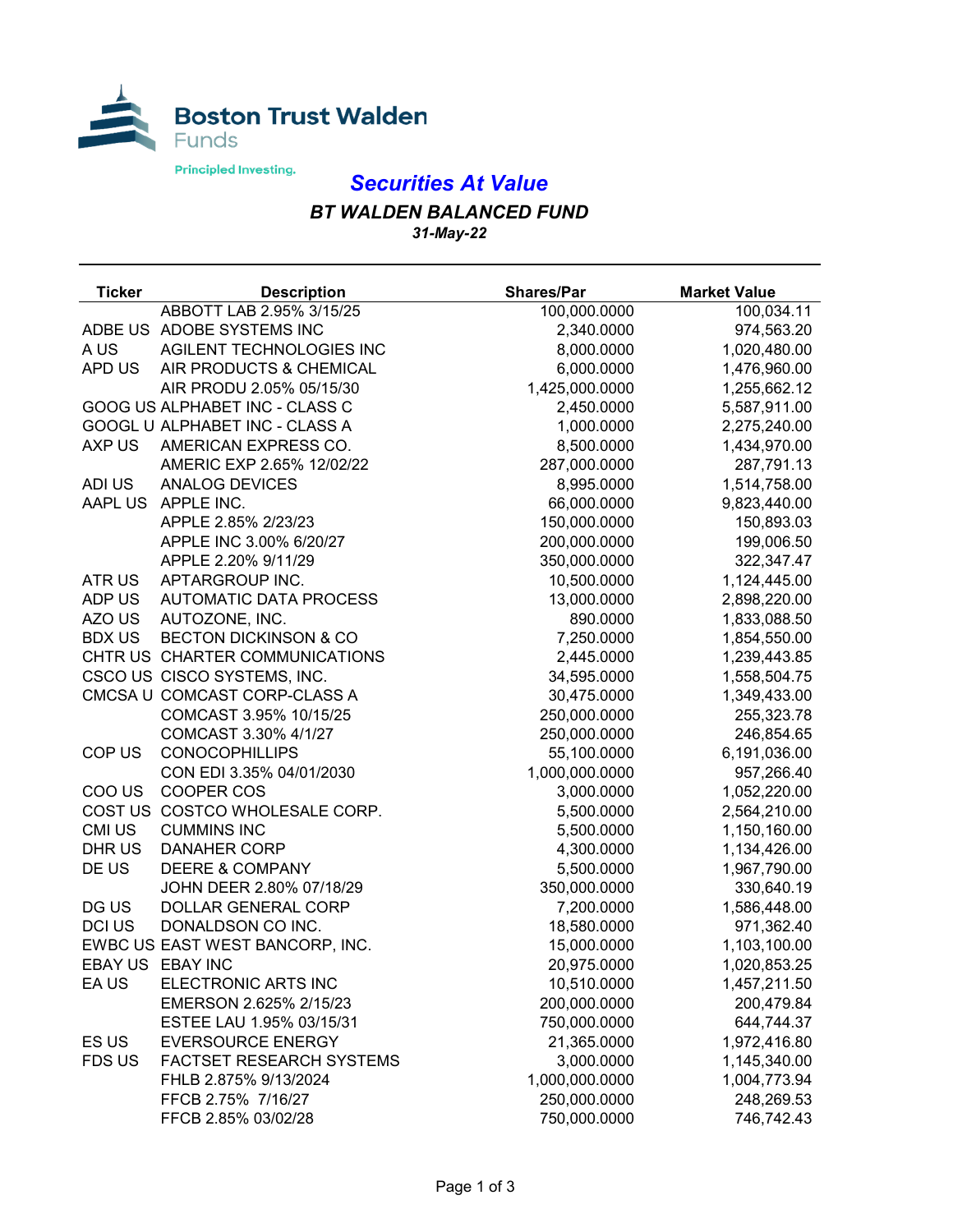| <b>Ticker</b>  | <b>Description</b>               | <b>Shares/Par</b> | <b>Market Value</b> |
|----------------|----------------------------------|-------------------|---------------------|
|                | FHLB 5.50% 7/15/36               | 700,000.0000      | 858,836.90          |
|                | FNMA 2.125% 4/24/26              | 1,250,000.0000    | 1,219,678.16        |
|                | FNMA 1.875% 9/24/2026            | 1,000,000.0000    | 960,326.37          |
|                | FNMA 2.625% 9/6/24               | 3,250,000.0000    | 3,254,381.49        |
|                | G1 727549 4% 9/15/41             | 34,754.8500       | 35,726.72           |
|                | G1 748554 4% 9/15/40             | 10,791.0800       | 11,149.38           |
|                | GEORGIA 1.40% 08/01/33           | 350,000.0000      | 270,169.66          |
|                | GWW US GRAINGER W.W. INC.        | 3,000.0000        | 1,461,210.00        |
|                | HAWAII 1.865% 8/1/2033           | 500,000.0000      | 403,612.00          |
| HD US          | HOME DEPOT, INC.                 | 4,000.0000        | 1,211,000.00        |
|                | HOME DEPO 1.375% 03/15/31        | 300,000.0000      | 247,573.10          |
| <b>HUBB US</b> | <b>HUBBELL INC</b>               | 7,250.0000        | 1,376,485.00        |
|                | HUBBELL 3.35% 3/1/26             | 145,000.0000      | 142,887.45          |
|                | HUBBELL 3.50% 02/15/28           | 150,000.0000      | 147,128.00          |
|                | HUBB 2.3% 03/15/2031             | 200,000.0000      | 172,462.79          |
| <b>ITW US</b>  | ILLINOIS TOOL WORKS, INC.        | 5,000.0000        | 1,040,350.00        |
|                | INTEL COR 3.9% 03/25/30          | 1,000,000.0000    | 1,008,752.73        |
|                | INTUIT IN .65% 07/15/23          | 1,000,000.0000    | 979,499.01          |
| <b>JPM US</b>  | J.P. MORGAN CHASE & CO.          | 22,285.0000       | 2,946,745.55        |
|                | JPMORGAN 2.95% 10/01/26          | 500,000.0000      | 485,581.94          |
| <b>JNJ US</b>  | <b>JOHNSON &amp; JOHNSON</b>     | 10,750.0000       | 1,929,947.50        |
|                | JPMORGAN US GOVT MMKT            | 1,835,376.2400    | 1,835,376.24        |
|                | KAISER 3.15% 5/1/27              | 250,000.0000      | 244,801.01          |
| EL US          | ESTEE LAUDER COS. CL A           | 6,000.0000        | 1,527,900.00        |
| LOW US         | <b>LOWE'S COMPANIES</b>          | 4,700.0000        | 917,910.00          |
| MMC US         | MARSH & MCLENNAN CO., INC        | 8,000.0000        | 1,279,600.00        |
| <b>MAS US</b>  | <b>MASCO CORP</b>                | 22,500.0000       | 1,275,525.00        |
|                | MASTERCAR 2.95% 11/21/26         | 100,000.0000      | 99,037.75           |
|                | MASTERCAR 3.3% 03/26/27          | 150,000.0000      | 150,232.11          |
| <b>MCD US</b>  | MCDONALDS CORP.                  | 5,220.0000        | 1,316,536.20        |
| <b>MRK US</b>  | MERCK & CO. INC                  | 15,000.0000       | 1,380,450.00        |
| <b>MTD US</b>  | METTLER-TOLEDO INTL.             | 1,400.0000        | 1,800,568.00        |
| <b>MSFT US</b> | MICROSOFT CORP.                  | 32,540.0000       | 8,846,649.80        |
|                | MIDAMERIC 3.1% 05/01/27          | 200,000.0000      | 195,571.23          |
| <b>MCOUS</b>   | MOODY'S CORP.                    | 4,280.0000        | 1,290,719.60        |
|                | NEW YORK 1.889% 07/15/22         | 190,000.0000      | 190,167.05          |
| <b>NKE US</b>  | NIKE, INC., CLASS B              | 17,000.0000       | 2,020,450.00        |
|                | NIKE 2.75% 3/27/27               | 500,000.0000      | 490,487.59          |
|                | NTRS US NORTHERN TRUST CORP.     | 19,000.0000       | 2,123,250.00        |
|                | ORACLE CORP 3.40% 7/8/24         | 300,000.0000      | 299,698.28          |
|                | ORACLE 2.50% 04/01/25            | 200,000.0000      | 192,572.09          |
| PNC US         | PNC FINANCIAL SERVICES GR        | 7,000.0000        | 1,227,870.00        |
| <b>PYPL US</b> | PAYPAL HOLDINGS INC              | 8,500.0000        | 724,285.00          |
| PEP US         | PEPSICO, INC.                    | 11,500.0000       | 1,929,125.00        |
|                | PFIZER IN 3.4% 05/15/24          | 100,000.0000      | 101,459.00          |
|                | PFIZER IN 1.7% 05/28/30          | 500,000.0000      | 434,045.81          |
|                | TROW US T ROWE PRICE GROUP, INC. | 10,000.0000       | 1,270,900.00        |
|                | ROST US ROSS STORES, INC.        | 13,000.0000       | 1,105,260.00        |
|                | SBUX US STARBUCKS CORP           | 17,045.0000       | 1,338,032.50        |
|                | STARBUCKS 2.45% 06/15/26         | 350,000.0000      | 336,376.09          |
| SYK US         | <b>STRYKER CORP</b>              | 9,250.0000        | 2,169,125.00        |
|                | STRYKER C 3.50% 03/15/26         | 300,000.0000      | 300,293.27          |
|                | STRYKER 1.15% 06/15/25           | 100,000.0000      | 93,517.12           |